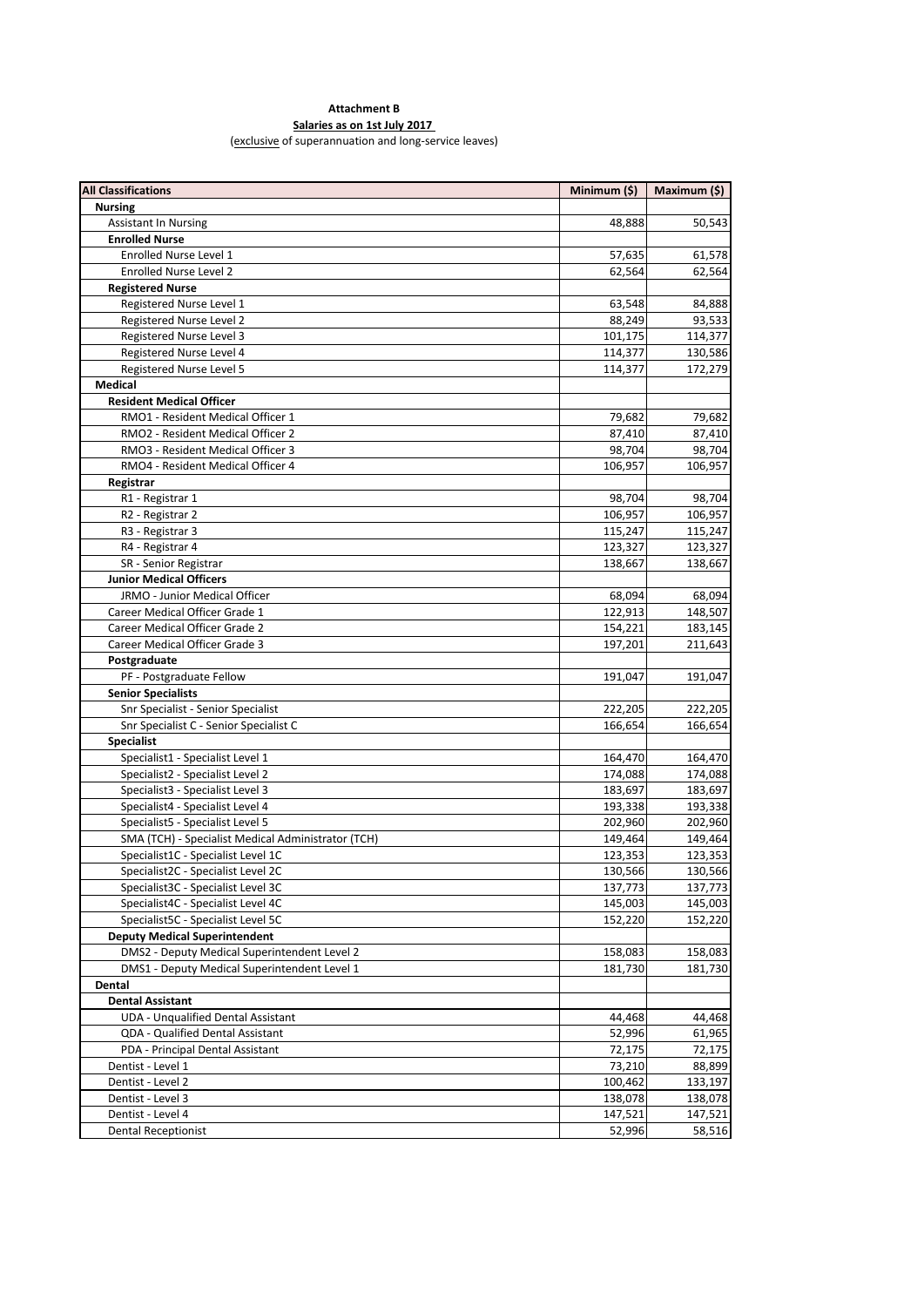| Admin/Clerical                                        |         |         |
|-------------------------------------------------------|---------|---------|
| <b>Executive</b>                                      |         |         |
| <b>Executive Level 1</b>                              |         |         |
| Executive Level 1.1                                   | 149,390 | 149,390 |
| Executive Level 1.2                                   | 164,759 | 164,759 |
| Executive Level 1.3                                   | 180,124 | 180,124 |
| <b>Executive Level 2</b>                              |         |         |
| <b>Executive Level 2.4</b>                            | 205,013 | 205,013 |
| <b>Executive Level 2.5</b>                            | 216,060 | 216,060 |
| <b>Executive Level 2.6</b>                            | 256,796 | 256,796 |
| <b>Executive Level 3</b>                              |         |         |
| <b>Executive Level 3.7</b>                            | 266,397 | 266,397 |
| <b>Executive Level 3.8</b>                            | 281,684 | 281,684 |
| Executive Level 3.9                                   | 297,048 | 297,048 |
| Executive Level 3.10                                  | 312,418 | 312,418 |
| Executive Level 3.11                                  | 329,621 | 329,621 |
| Executive Level 3.12                                  | 355,510 | 355,510 |
| <b>Admin Clerical</b>                                 |         |         |
| <b>Admin Assistant</b>                                |         |         |
| GAA.1 - Graduate Administrative Assistant increment 1 | 66,656  | 68,699  |
| ASO Level 1                                           | 47,088  | 51,800  |
| ASO Level 2                                           | 52,991  | 58,513  |
| ASO Level 3                                           | 60,039  | 64,616  |
| ASO Level 4                                           | 66,656  | 72,175  |
| ASO Level 5                                           | 74,081  | 78,415  |
| ASO Level 6                                           | 79,824  | 91,356  |
| Senior Officer - Grade A                              | 137,415 | 137,415 |
| Senior Officer - Grade B                              | 118,319 | 133,197 |
| Senior Officer - Grade C                              | 100,462 | 108,140 |
| PAO Level 1                                           | 68,699  | 78,415  |
| Public Relations Adviser Class 1                      | 71,928  | 78,415  |
| PAO Level 2                                           | 83,051  | 94,065  |
| <b>Public Relations Adviser Class 2</b>               | 87,541  | 94,065  |
| PAO Level 3                                           | 105,454 | 124,436 |
| Public Relations Manager Class 1                      | 118,933 | 124,436 |
| Senior Public Affairs Officer                         | 133,197 | 139,641 |
| <b>Public Relations Manager Class 2</b>               | 139,641 | 139,641 |
| <b>Trainee IT Officer</b>                             |         |         |
| TITO - Trainee Information Technology Officer         | 47,088  | 47,088  |
| Information Technology Officer Level 1                | 64,616  | 73,554  |
| Information Technology Officer Level 2                | 79,824  | 91,356  |
| <b>Senior Information Technology Officer</b>          |         |         |
| SITO Grade A                                          | 137,415 | 137,415 |
| SITO Grade B                                          | 118,319 | 133,197 |
| SITO Grade C                                          | 100,462 | 108,140 |
| Cadet                                                 |         |         |
| <b>Practical Training</b>                             | 47,088  | 51,800  |
| <b>Full Time Study</b>                                | 26,840  | 27,695  |
| <b>Senior Stores Supervisor</b>                       |         |         |
| SSS Level 1                                           | 60,039  | 61,540  |
| SSS Level 2                                           | 66,656  | 68,699  |
| SSS Level 3                                           | 74,079  | 74,079  |
| <b>Stores Supervisor</b>                              | 55,749  | 58,511  |
| <b>Research Officer</b>                               |         |         |
| Principal Research Officer                            | 94,065  | 101,983 |
| Research Officer Grade 1                              | 54,385  | 64,616  |
| Research Officer Grade 2                              | 66,656  | 72,175  |
| Senior Research Officer Level 1                       | 74,081  | 78,415  |
| Senior Research Officer Level 2                       | 79,824  | 91,356  |
| <b>Clinical Coders</b>                                |         |         |
| <b>Trainee Clinical Coders</b>                        | 60,045  | 78,150  |
| <b>Legal Officer</b>                                  |         |         |
| Legal Officer Level 1                                 | 61,785  | 124,436 |
| Legal Officer Level 2                                 | 135,195 | 140,752 |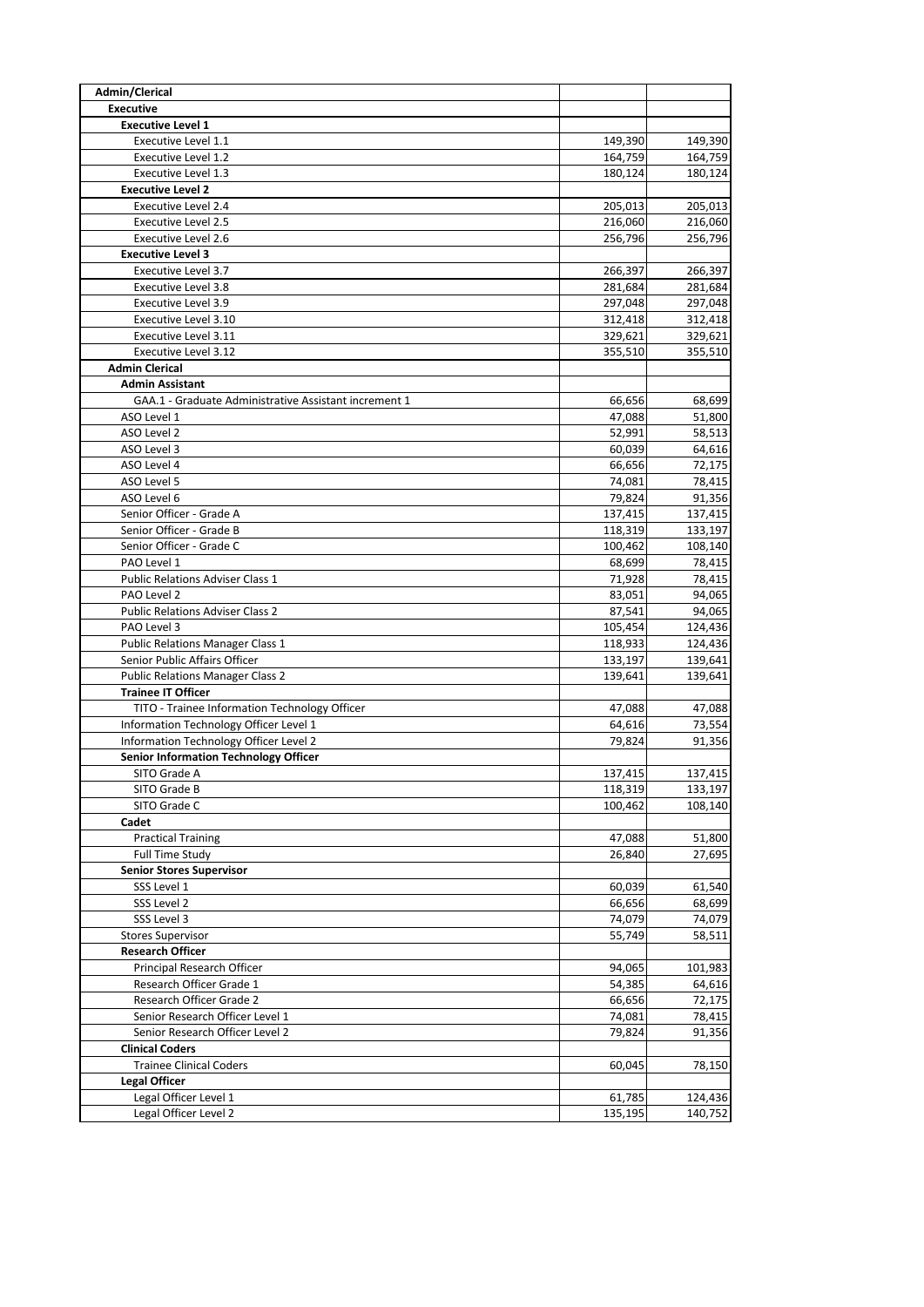| <b>Hotel and Allied</b>                                                                                         |                    |                    |
|-----------------------------------------------------------------------------------------------------------------|--------------------|--------------------|
| Health Service Officer Level 2                                                                                  | 45,301             | 46,843             |
| Health Service Officer Level 3                                                                                  | 48,385             | 49,958             |
| Health Service Officer Level 4                                                                                  | 49,958             | 51,869             |
| Health Service Officer Level 5                                                                                  | 52,606             | 55,221             |
| Health Service Officer Level 6                                                                                  | 55,221<br>59.230   | 57,595             |
| Health Service Officer Level 7<br>Health Service Officer Level 8                                                | 64,188             | 62,549<br>67,825   |
| Health Service Officer Level 9                                                                                  | 69,148             | 78,145             |
| Health Service Officer Level 10                                                                                 | 79,824             | 91,356             |
| Facilities Service Officer Level 3                                                                              | 48,385             | 49,958             |
| Facilities Service Officer Level 4                                                                              | 49,958             | 51,869             |
| Facilities Service Officer Level 5                                                                              | 52,606             | 55,221             |
| Facilities Service Officer Level 6                                                                              | 55.221             | 57,595             |
| Facilities Service Officer Level 7                                                                              | 59,230             | 62,549             |
| Facilities Service Officer Level 8                                                                              | 64,188             | 67,825             |
| <b>Building Trades</b>                                                                                          |                    |                    |
| <b>BT</b> - Building Trade                                                                                      | 69,148             | 69,148             |
| SBT - Senior Building Trade                                                                                     | 76,482             | 76,482             |
| <b>BTI - Building Trade Inspector</b>                                                                           | 95,340             | 95,340             |
| SBTI - Senior Building Trade Inspector<br>BTIM - Building Trade Inspector Manager                               | 118,319<br>143.278 | 118,319<br>143,278 |
| Apprentice                                                                                                      |                    |                    |
| <b>First Year</b>                                                                                               | 22,094             | 24,568             |
| Second Year                                                                                                     | 31,997             | 33,233             |
| <b>Third Year</b>                                                                                               | 39,425             | 40.661             |
| Fourth Year                                                                                                     | 46,850             | 48,088             |
| <b>Medical Support</b>                                                                                          |                    |                    |
| <b>Health Professional</b>                                                                                      |                    |                    |
| Allied Health Assistant Level 1                                                                                 | 38,639             | 38,639             |
| Allied Health Assistant Level 2                                                                                 | 50,040             | 57,369             |
| Allied Health Assistant Level 3                                                                                 | 61,115             | 67,825             |
| Health Care Assistant - Level 1                                                                                 | 37,505             | 37,505             |
| Health Care Assistant - Level 2                                                                                 | 46,966             | 48,493             |
| Health Care Assistant - Level 3<br>Health Care Assistant - Level 4                                              | 52,913<br>56,409   | 54,077<br>56,991   |
| Health Care Assistant - Level 5                                                                                 | 59,322             | 59,322             |
| Health Professional Level 1                                                                                     | 57,941             | 73,823             |
| HP1.1Phar - Health Professional Level 1 Pharmacist                                                              | 64,379             | 73,822             |
| Health Professional Level 2                                                                                     | 61,784             | 84,816             |
| HP2.1Phar - Health Professional Level 2 Pharmacist                                                              | 61,784             | 89,025             |
| HP2.6Path - Health Professional Level 2 Pathology                                                               | 81,560             | 89,174             |
| <b>Health Professional Level 3</b>                                                                              | 87,257             | 96,502             |
| HP3.1RAD - Health Professional Level 3 - Radiographer (10% SEA)                                                 | 95,983             | 106,152            |
| HP3.1NMT - Health Professional Level 3 - Nuclear Medicine Technologist (10% SEA)                                | 95,983             | 106,152            |
| HP3.1Phar - Health Professional Level 3 Pharmacist                                                              | 96,452             | 101,646            |
| HP3.1Path - Health Professional Level 3 Pathology                                                               | 95,652             | 101,649            |
| Health Professional Level 4<br>HP4.1NMT - Health Professional Level 4 - Nuclear Medicine Technologist (10% SEA) | 100,462<br>110,508 | 108,140<br>118,954 |
| HP4.3PGC - Health Professional Level 4 - Post Grad Quals (7% SEA)                                               | 115,550            | 115,550            |
| HP4.1Phar - Health Professional Level 4 Pharmacist                                                              | 112,190            | 115,354            |
| HP4.1RAD - Health Professional Level 4 - Radiographer (10% SEA)                                                 | 110,508            | 118,954            |
| HP4.1Path - Health Professional Level 4 Pathology                                                               | 112,176            | 119,854            |
| <b>Health Professional Level 5</b>                                                                              |                    |                    |
| HP5.1 - Health Professional Level 5                                                                             | 118,319            | 133,197            |
| HP5.1RAD - Health Professional Level 5 - Radiographer (5% SEA)                                                  | 124,235            | 139,857            |
| HP5.1Phar - Health Professional Level 5 Pharmacist                                                              | 118,320            | 133,198            |
| <b>Health Professional Level 6</b>                                                                              |                    |                    |
| HP6.1 - Health Professional Level 6                                                                             | 137,415            | 137,415            |
| HP6.1Phar - Health Professional Level 6 Pharmacist                                                              | 144,286            | 144,286            |
| HP6.1RAD - Health Professional Level 6 - Radiographer (5% SEA)                                                  | 144,286            | 144,286            |
| <b>Sterilising Services</b><br><b>Broadband Health Services Officer</b>                                         |                    |                    |
| BHSO Level 3                                                                                                    | 48,385             | 49,958             |
| <b>BHSO Level 4</b>                                                                                             | 50,582             | 51,869             |
| <b>Sterilising Services Technical Officer</b>                                                                   |                    |                    |
| Sterilising Services Tech Officer Level 1                                                                       | 54,720             | 57,369             |
| Sterilising Services Tech Officer Level 2                                                                       | 59,230             | 67,825             |